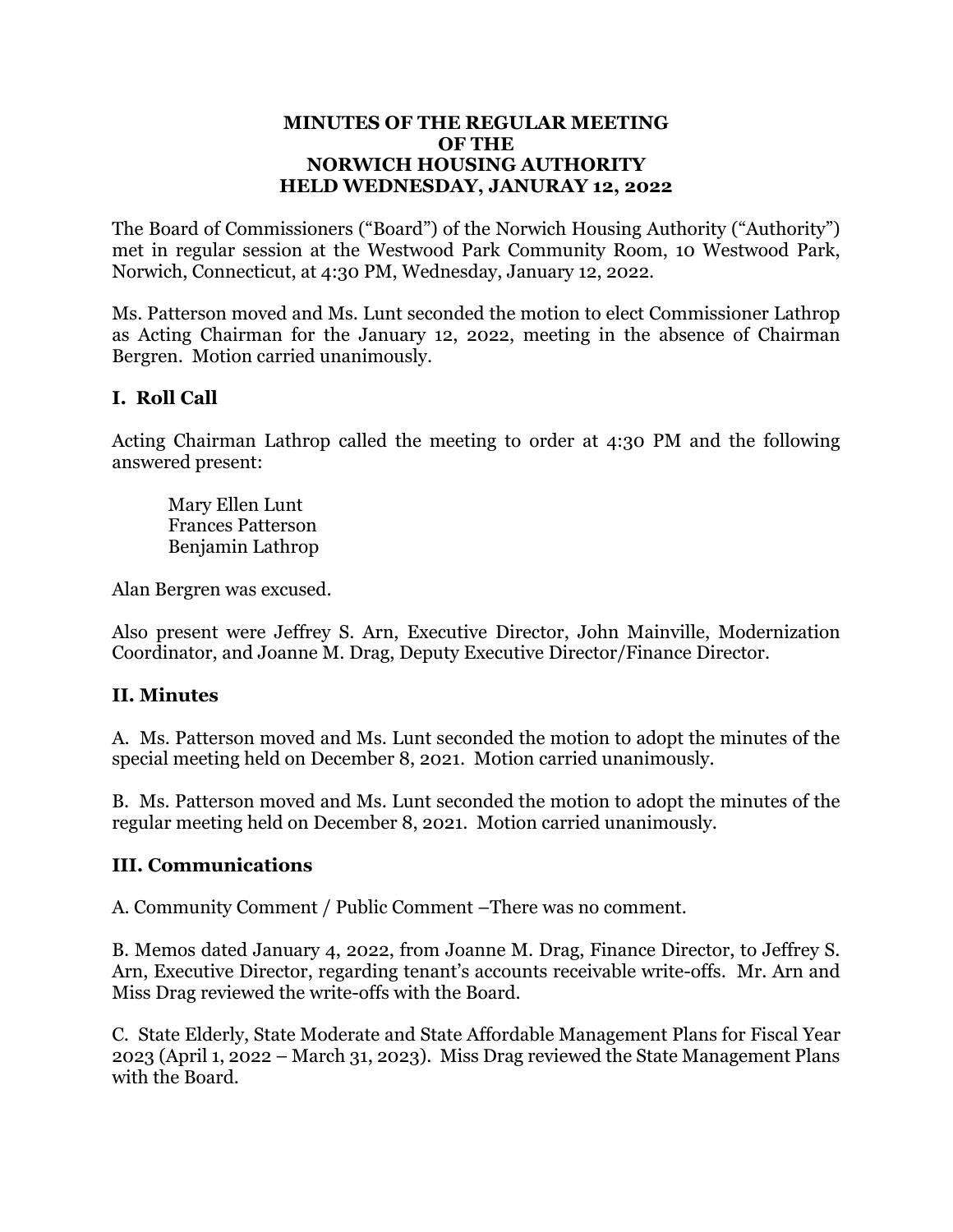D. Federal Low Income Public Housing Operating Budget for Fiscal Year 2023 (April 1, 2022 – March 31, 2023). Miss Drag reviewed the Federal budget with the Board.

E. Revised job descriptions for the Senior Property Manager and Property Manager. Mr. Arn noted the changes in the job descriptions and reviewed the changes with the Board.

F. Job description for the Property Management Assistant. Mr. Arn noted that this is a new position and reviewed the job duties with the Board.

Ms. Patterson moved and Ms. Lunt seconded the motion to receive communications B. through F. Motion carried unanimously.

## **IV. Report of the Executive Director**

A. Bills – Ms. Patterson moved and Ms. Lunt seconded the motion to approve the bills for December 2021. Motion carried unanimously.

B. Vacancy Reports – Mr. Arn noted that the Authority had 25 vacancies as of January 3, 2022. 12 units were rented in December.

C. Modernization Report - John Mainville, Modernization Coordinator, prepared the report. Mr. Arn and Mr. Mainville reviewed the same with the Board. The interior Dorsey Building hallways and stairwells painting project began on December 6<sup>th</sup> and is now complete. Capital Studio Architects are working on the plans and specifications to upgrade the Dorsey Building elevator. A grant application had been submitted for the Sunset Park renovation project and a reduced scope of work cost estimate has been compiled. Conference calls with CHFA and DOH have taken place and an on-site visit from representatives from CHFA was cancelled. The Rosewood Manor Roof/Gutter replacement project - Phase I will be funded from Community Development Block Grant PY 47 funds and State Elderly – Rosewood Manor reserves. This project will be advertised on January 18th with bids due on February 3rd .

D. Housing Choice Voucher Portfolio Reports - As of January 1, 2022, the total portfolio was 483 Housing Choice Vouchers. Mr. Arn informed the Board that the Housing Choice Voucher waiting list will be re-opened in the Spring and that he is requesting information from vendors who specialize in electronically receiving applications, performing a lottery selection and maintaining a waiting list.

E. Procurement Log – No items were on the January 1, 2022 procurement log.

F. Other items – Mr. Arn noted that the Fiscal Year 2021 audit report was available. He has asked Jason Geel, Maletta and Company, to review the report with the Board at its next meeting.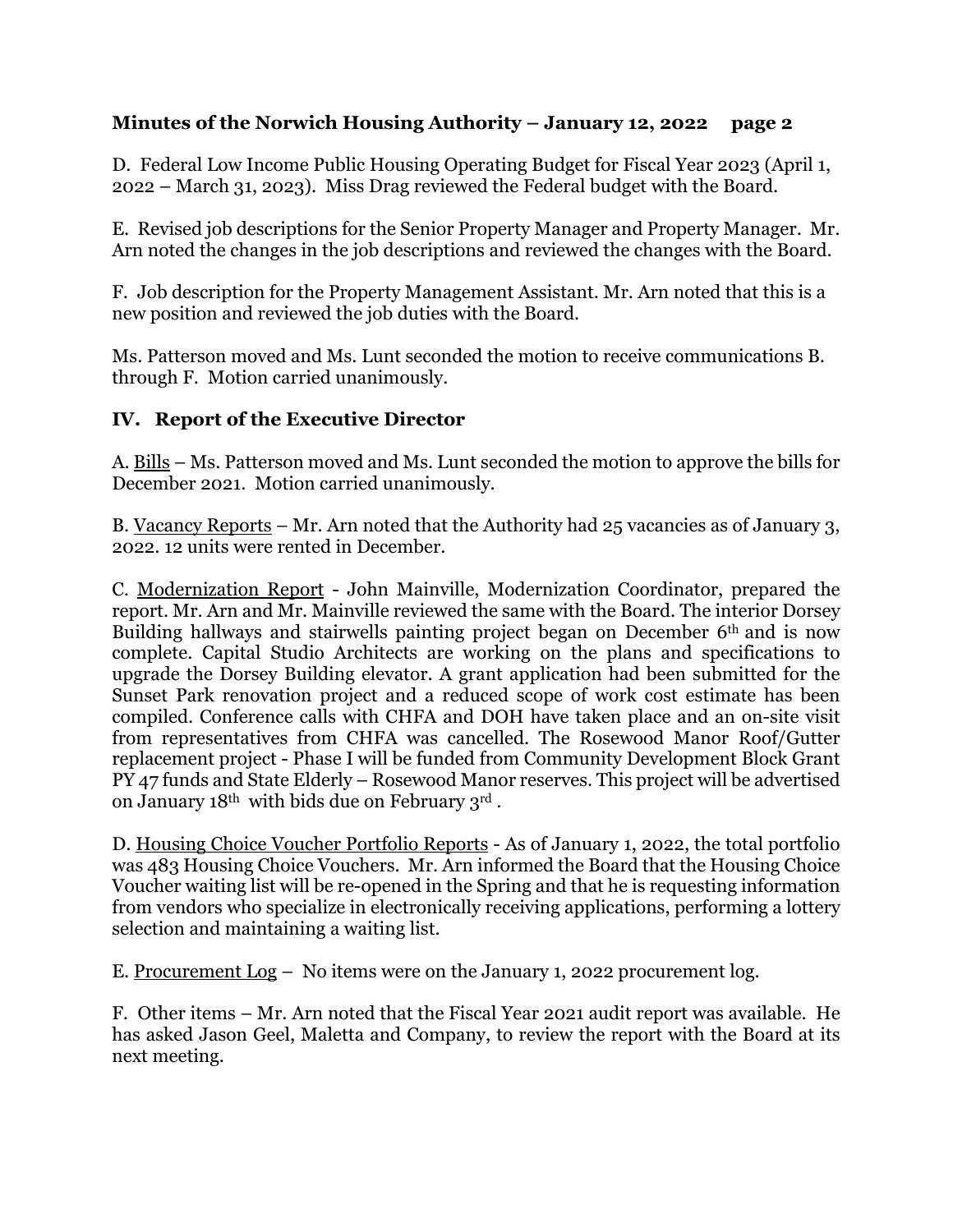Ms. Patterson moved and Ms. Lunt seconded the motion to receive items B. through F. above. Motion carried unanimously.

### **V. Unfinished Business**

None.

### **VI. New Business**

Ms. Patterson moved and Ms. Lunt seconded the motion to adopt Resolutions R-22-01- 1583 through Resolution R-22-01-1588 as a group. Motion carried unanimously.

A. Ms. Patterson moved to adopt Resolution R-22-01-1583 to write off vacated uncollectible tenants' accounts receivable in the Federal Program; B. Resolution R-22-01- 1584 to write off vacated uncollectible tenants' accounts receivable in the State Elderly Program–Schwartz Manor; C. Resolution R-22-01-1585 to write off vacated uncollectible tenants' accounts receivable in the State Elderly Program–Eastwood Court; D. Resolution R-22-01-1586 to write off vacated uncollectible tenants' accounts receivable in the State Elderly Program–Rosewood Manor; E. Resolution R-22-01-1587 to write off vacated uncollectible tenants' accounts receivable in the State Moderate Program; F. Resolution R-22-01-1588 write off vacated uncollectible tenants' accounts receivable in the State Affordable Program. Ms. Lunt seconded the motion.

Roll call vote:

Ayes – Lunt, Patterson, Lathrop Nays - None

Motion carried unanimously.

Ms. Patterson moved and Ms. Lunt seconded the motion to adopt Resolutions R-22-01- 1589 through Resolution R-22-01-1593 as a group. Motion carried unanimously.

G. Ms. Patterson moved to adopt Resolution R-22-01-1589 to approve the State Elderly Management Plan–Schwartz Manor for Fiscal Year 2023 (April 1, 2022–March 31, 2023); H. Resolution R-21-01-1590 to approve the State Elderly Management Plan–Eastwood Court for Fiscal Year 2023 (April 1, 2022–March 31, 2023); I. Resolution R-22-01-1591 to approve the State Elderly Management Plan – Rosewood Manor for Fiscal Year 2023 (April 1, 2022–March 31, 2023); J. Resolution R-22-01-1592 to approve the State Moderate Management Plan–Melrose Park, Sunset Park, John F. Kennedy Heights I, Hillside Terrace for Fiscal Year 2023 (April 1, 2022–March 31, 2023); K. Resolution R-22-01-1593 to approve the State Affordable Management Plan–John F. Kennedy Heights II for Fiscal Year 2023 (April 1, 2022–March 31, 2023). Ms. Lunt seconded the motion.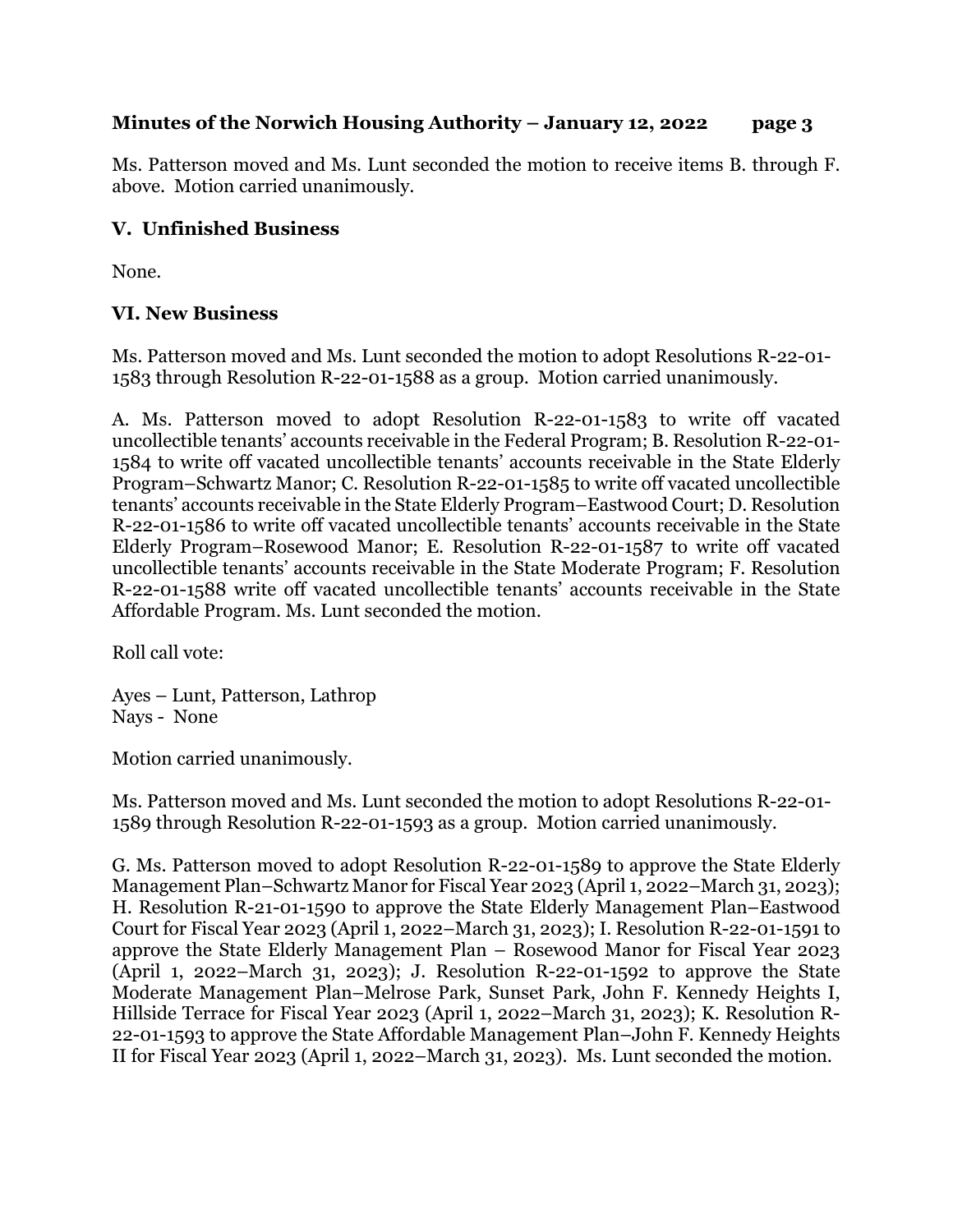Roll call vote:

Ayes – Lunt, Patterson, Lathrop Nays - None

Motion carried unanimously.

L. Ms. Lunt moved to adopt Resolution R-22-01-1594 to approve the Federal Low Income Housing Program Operating Budget for FY 2023 (April 1, 2022 - March 31, 2023). Ms. Patterson seconded the motion.

Roll call vote:

Ayes – Lunt, Patterson, Lathrop Nays - None

Motion carried unanimously.

M. Ms. Patterson moved to adopt Resolution R-22-01-1595 to apply for the City of Norwich Community Development Block Grant funding for Program Year 48 to replace roofs, gutters and downspouts – Phase II - at Rosewood Manor, 335 Hamilton Avenue, Norwich. Ms. Lunt seconded the motion.

Roll call vote:

Ayes – Lunt, Patterson, Lathrop Nays - None

Motion carried unanimously.

N. Ms. Patterson moved to adopt Resolution R-22-01-1596 to adopt the revised job descriptions for the Senior Property Manager and Property Manager. Ms. Lunt seconded the motion.

Roll call vote:

Ayes – Lunt, Patterson, Lathrop Nays - None

Motion carried unanimously.